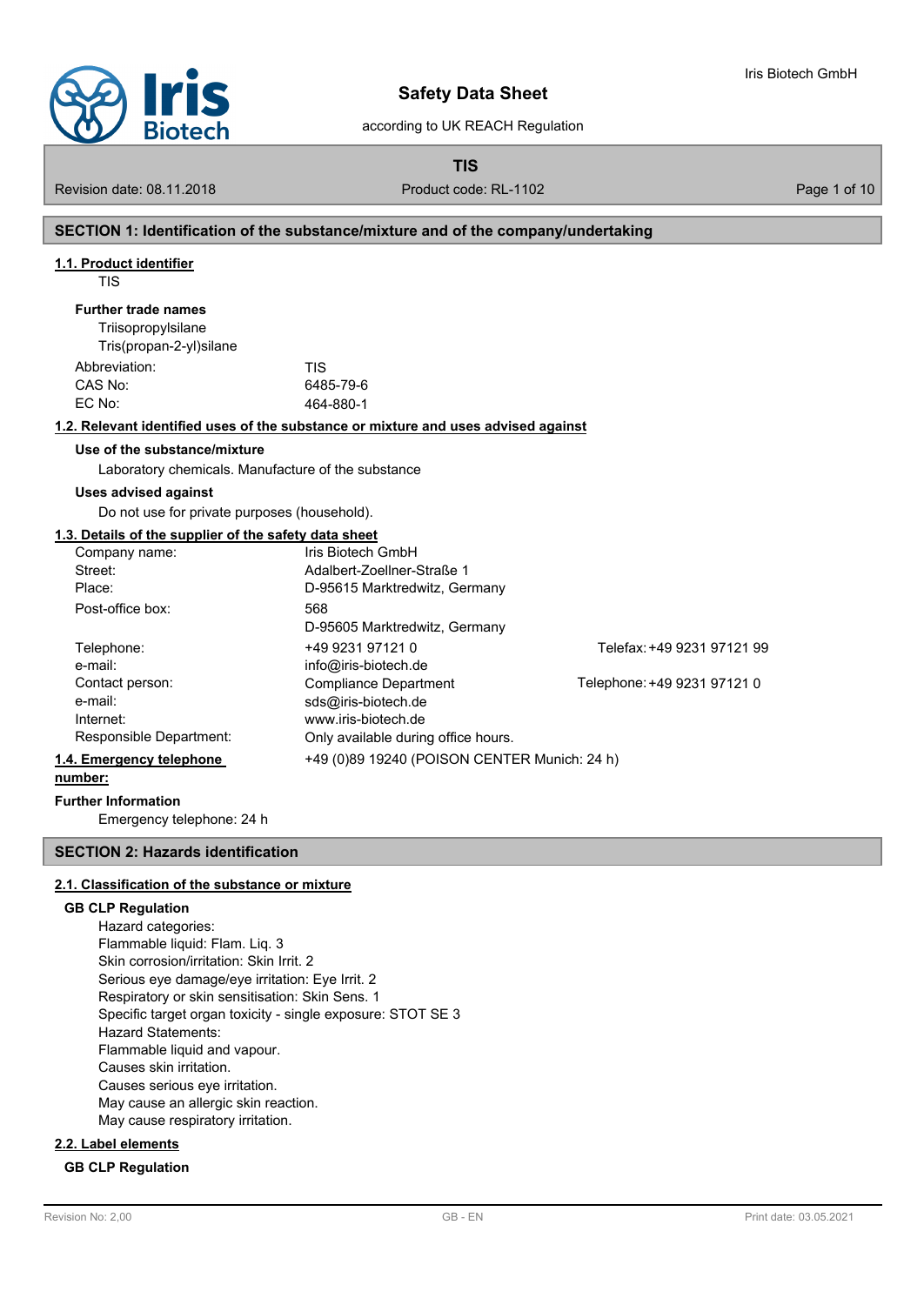

### according to UK REACH Regulation

|                                 | <b>TIS</b>                                                                                        |              |
|---------------------------------|---------------------------------------------------------------------------------------------------|--------------|
| Revision date: 08.11.2018       | Product code: RL-1102                                                                             | Page 2 of 10 |
| Signal word:                    | Warning                                                                                           |              |
| Pictograms:                     |                                                                                                   |              |
| <b>Hazard statements</b>        |                                                                                                   |              |
| H <sub>226</sub>                | Flammable liquid and vapour.                                                                      |              |
| H <sub>315</sub>                | Causes skin irritation.                                                                           |              |
| H317                            | May cause an allergic skin reaction.                                                              |              |
| H <sub>319</sub>                | Causes serious eye irritation.                                                                    |              |
| H335                            | May cause respiratory irritation.                                                                 |              |
| <b>Precautionary statements</b> |                                                                                                   |              |
| P <sub>210</sub>                | Keep away from heat, hot surfaces, sparks, open flames and other ignition sources. No<br>smoking. |              |
| P <sub>261</sub>                | Avoid breathing dust/fume/gas/mist/vapours/spray.                                                 |              |
| P <sub>280</sub>                | Wear protective gloves/protective clothing/eye protection/face protection/hearing<br>protection.  |              |
| P302+P352                       | IF ON SKIN: Wash with plenty of water.                                                            |              |

- P333+P313 If skin irritation or rash occurs: Get medical advice/attention.
- P362+P364 Take off contaminated clothing and wash it before reuse.<br>P370+P378 In case of fire: Use foam to extinguish
- P370+P378 In case of fire: Use foam to extinguish.<br>P403+P235 Store in a well-ventilated place. Keep of
- Store in a well-ventilated place. Keep cool.
- P501 Dispose of contents/container to an approved disposal site.

### **Additional advice on labelling**

Warning - substance not yet tested completely.

### **2.3. Other hazards**

No information available.

# **SECTION 3: Composition/information on ingredients**

### **3.1. Substances**

| <b>Chemical characterization</b><br>Triisopropylsilane |                     |  |
|--------------------------------------------------------|---------------------|--|
| Sum formula:                                           | C9H <sub>22Si</sub> |  |
| Molecular weight:                                      | 158,36 g/mol        |  |

### **Hazardous components**

| <b>CAS No</b> | l Chemical name                                                                              |          | Quantity        |  |
|---------------|----------------------------------------------------------------------------------------------|----------|-----------------|--|
|               | IEC No                                                                                       | Index No | <b>REACH No</b> |  |
|               | <b>IGHS Classification</b>                                                                   |          |                 |  |
| 6485-79-6     | Triisoproylsilane                                                                            |          | $\le$ 100 %     |  |
|               | 1464-880-1                                                                                   |          |                 |  |
|               | Flam. Lig. 3, Skin Irrit. 2, Eye Irrit. 2, Skin Sens. 1, STOT SE 3; H226 H315 H319 H317 H335 |          |                 |  |

Full text of H and EUH statements: see section 16.

# **SECTION 4: First aid measures**

# **4.1. Description of first aid measures**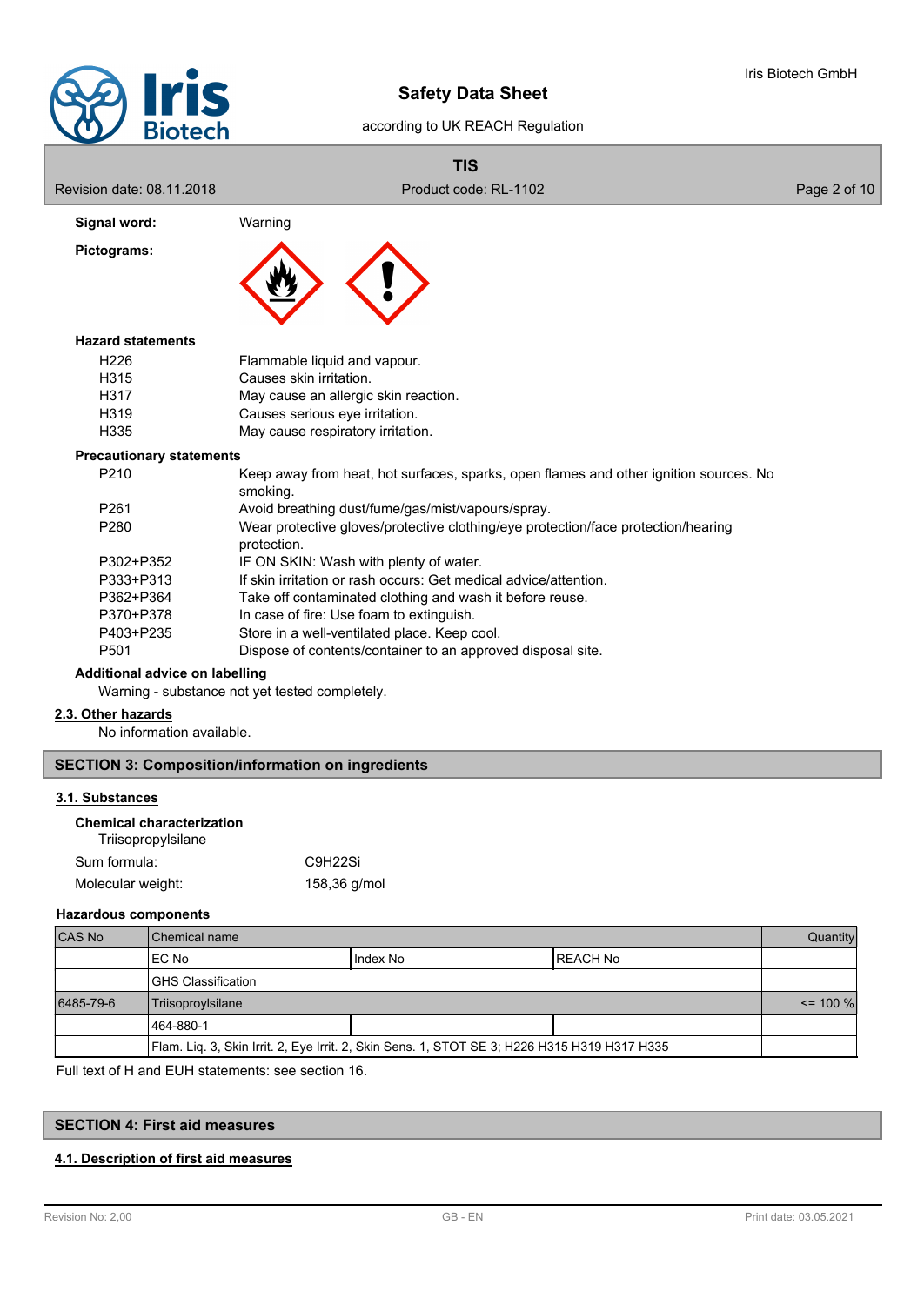

### according to UK REACH Regulation

### **TIS**

Revision date: 08.11.2018 **Product code: RL-1102** Page 3 of 10

### **General information**

In case of accident or unwellness, seek medical advice immediately (show directions for use or safety data sheet if possible).

#### **After inhalation**

 When in doubt or if symptoms are observed, get medical advice. Remove affected person from the danger area and lay down. Provide fresh air.In case of irregular breathing or respiratory arrest provide artificial respiration. Medical treatment necessary.

#### **After contact with skin**

After contact with skin, wash immediately with polyethylene glycol, followed by plenty of water. Take off immediately all contaminated clothing and wash it before reuse. Medical treatment necessary. After contact with skin, wash immediately with plenty of water and soap. Immediately remove any wetted clothing, shoes or stockings. Call a physician in any case!

#### **After contact with eyes**

After contact with the eyes, rinse with water with the eyelids open for a sufficient length of time, then consult an ophthalmologist immediately. In case of contact with eyes flush immediately with plenty of flowing water for 10 to 15 minutes holding eyelids apart and consult an ophthalmologist.

#### **After ingestion**

Rinse mouth immediately and drink plenty of water. Call a physician in any case!

#### **4.2. Most important symptoms and effects, both acute and delayed**

No information available.

### **4.3. Indication of any immediate medical attention and special treatment needed**

Treat symptomatically.

#### **SECTION 5: Firefighting measures**

#### **5.1. Extinguishing media**

#### **Suitable extinguishing media**

Co-ordinate fire-fighting measures to the fire surroundings. Water spray. alcohol resistant foam. Dry extinguishing powder. Carbon dioxide (CO2). Sand.

### **Unsuitable extinguishing media**

High power water jet.

#### **5.2. Special hazards arising from the substance or mixture**

Non-flammable. Thermal decomposition can lead to the escape of irritating gases and vapours. In case of fire may be liberated: Carbon dioxide (CO2). Carbon monoxide (CO). Silane

### **5.3. Advice for firefighters**

Wear a self-contained breathing apparatus and chemical protective clothing. Full protection suit.

#### **Additional information**

Use water spray jet to protect personnel and to cool endangered containers. Suppress gases/vapours/mists with water spray jet. Collect contaminated fire extinguishing water separately. Do not allow entering drains or surface water.

Usual measures for fire prevention.

### **SECTION 6: Accidental release measures**

#### **6.1. Personal precautions, protective equipment and emergency procedures**

#### **General measures**

Remove all sources of ignition. Evacuate the danger area, observe emergency procedures, consult an expert. Provide adequate ventilation. Avoid breathing dust/fume/gas/mist/vapours/spray.

Avoid contact with skin, eyes and clothes.

Wear personal protection equipment.

In case of fire: Evacuate area.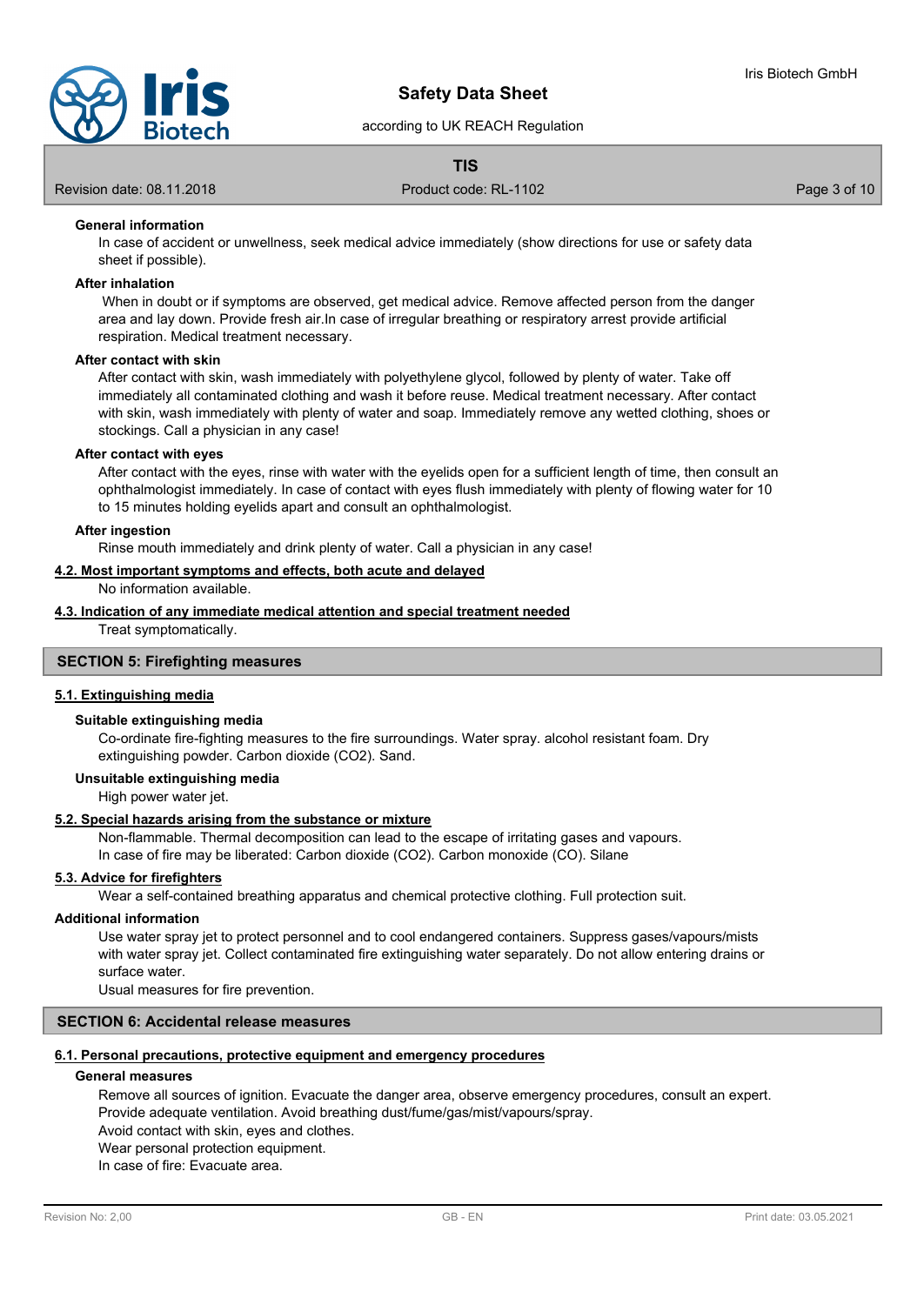

according to UK REACH Regulation

### **TIS**

Revision date: 08.11.2018 **Product code: RL-1102** Page 4 of 10

### **6.2. Environmental precautions**

Do not allow to enter into soil/subsoil

Do not allow to enter into surface water or drains.

### **6.3. Methods and material for containment and cleaning up**

#### **Other information**

Absorb with liquid-binding material (sand, diatomaceous earth, acid- or universal binding agents). Take up mechanically, placing in appropriate containers for disposal. Avoid dust formation. Clear contaminated areas thoroughly.

#### **6.4. Reference to other sections**

Safe handling: see section 7 Personal protection equipment: see section 8 Disposal: see section 13 Treat the recovered material as prescribed in the section on waste disposal.

#### **SECTION 7: Handling and storage**

#### **7.1. Precautions for safe handling**

#### **Advice on safe handling**

If handled uncovered, arrangements with local exhaust ventilation have to be used.

Provide adequate ventilation.

Avoid dust formation. Avoid breathing dust/fume/gas/mist/vapours/spray.

Avoid contact with skin, eyes and clothes.

Vapours can form explosive mixtures with air.

#### **Advice on protection against fire and explosion**

Keep away from sources of ignition - No smoking. Take precautionary measures against static discharges. Vapours can form explosive mixtures with air. Usual measures for fire prevention.

#### **Advice on general occupational hygiene**

Remove contaminated, saturated clothing immediately. Draw up and observe skin protection programme. Wash hands and face before breaks and after work and take a shower if necessary. When using do not eat or drink. Avoid contact with skin, eyes and clothes. Provide adequate ventilation. When using do not eat, drink or smoke. Wash hands before breaks and after work.

#### **7.2. Conditions for safe storage, including any incompatibilities**

### **Requirements for storage rooms and vessels**

Keep container tightly closed. Keep in a cool, well-ventilated place. Keep away from heat, hot surfaces, sparks, open flames and other ignition sources. No smoking. Keep container tightly closed in a cool, well-ventilated place. Protect from moisture.

Recommended storage temperature: at room temperature

#### **Hints on joint storage**

Do not store together with: Oxidizing agent. Pyrophoric or self-heating substances. Keep in a cool place away from acids.

### **7.3. Specific end use(s)**

Apart from the uses mentioned in section 1.2 no other specific uses are stipulated.

### **SECTION 8: Exposure controls/personal protection**

#### **8.1. Control parameters**

#### **Additional advice on limit values**

Does not contain substances above concentration limits fixing an occupational exposure limit.

### **8.2. Exposure controls**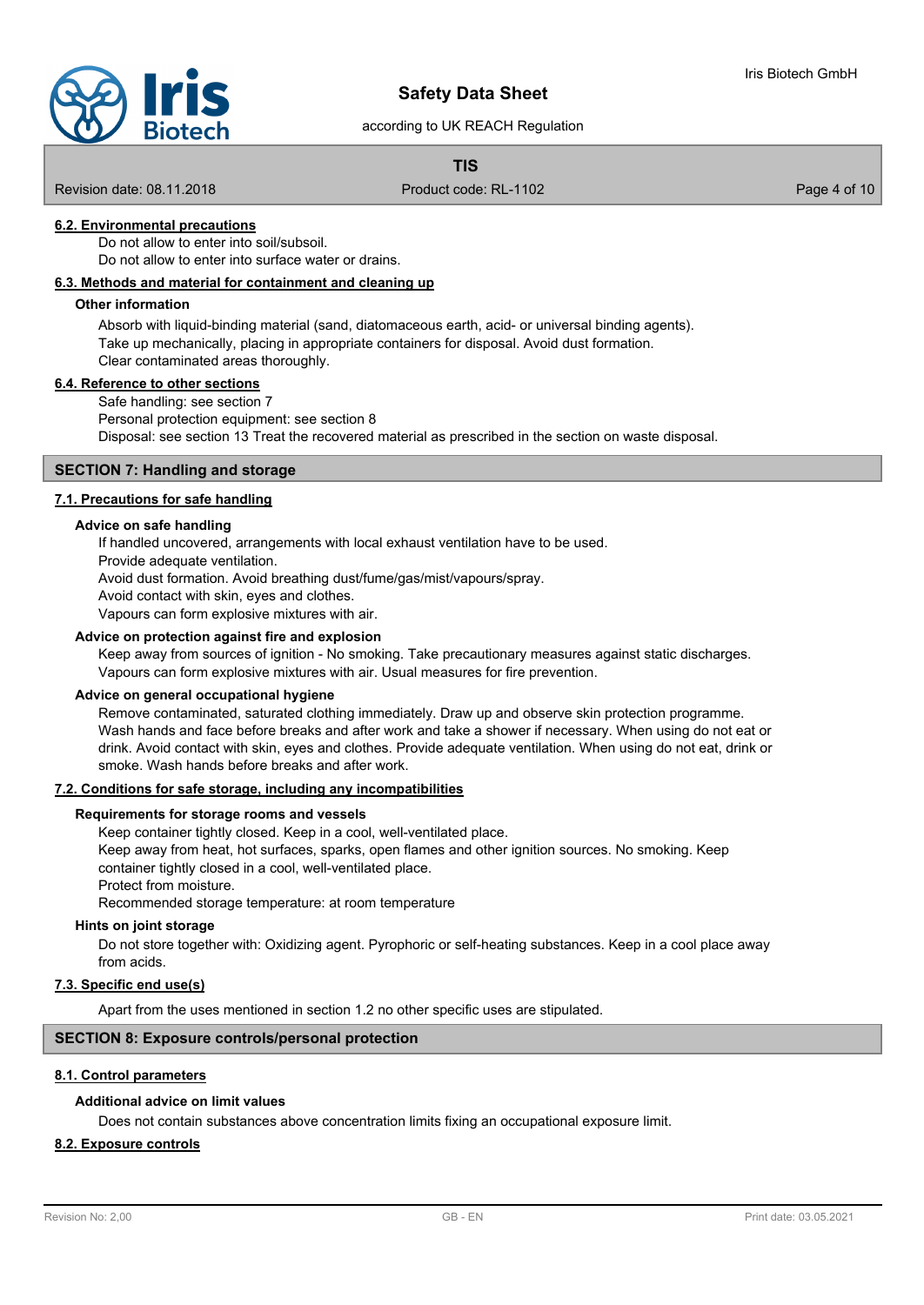

### according to UK REACH Regulation

**TIS**





#### **Appropriate engineering controls**

If handled uncovered, arrangements with local exhaust ventilation have to be used. Do not breathe gas/fumes/vapour/spray. Safety shower and eye bath. Provide adequate ventilation as well as local exhaustion at critical locations. In case of insufficient ventilation and/or through use, explosive/highly flammable mixtures may develop. Use explosion-proof electrical equipment.

#### **Individual protection measures, such as personal protective equipment**

#### **Eye/face protection**

Suitable eye protection: goggles. Wear eye/face protection.

#### **Hand protection**

When handling with chemical substances, protective gloves must be worn with the CE-label including the four control digits. The quality of the protective gloves resistant to chemicals must be chosen as a function of the specific working place concentration and quantity of hazardous substances. For special purposes, it is recommended to check the resistance to chemicals of the protective gloves mentioned above together with the supplier of these gloves. Wear suitable gloves.

#### **Skin protection**

Wear suitable protective clothing.

#### **Respiratory protection**

In case of inadequate ventilation wear respiratory protection. If technical exhaust or ventilation measures are not possible or insufficient, respiratory protection must be worn.

#### **Environmental exposure controls**

Discharge into the environment must be avoided.

#### **SECTION 9: Physical and chemical properties**

# **9.1. Information on basic physical and chemical properties**

| . Information on basic physical and chemical properties      |                   |                    |
|--------------------------------------------------------------|-------------------|--------------------|
| Physical state:                                              | Liquid            |                    |
| Colour:                                                      | colourless        |                    |
| Odour:                                                       | No data available |                    |
|                                                              |                   | <b>Test method</b> |
| Changes in the physical state                                |                   |                    |
| Melting point/freezing point:                                | not determined    |                    |
| Boiling point or initial boiling point and<br>boiling range: |                   | 84 °C 46,7 hPa     |
| Sublimation point:                                           | not determined    |                    |
| Softening point:                                             | not determined    |                    |
| Flash point:                                                 | 37 °C             |                    |
| <b>Flammability</b>                                          |                   |                    |
| Solid/liquid:                                                | not applicable    |                    |
| Gas:                                                         | not applicable    |                    |
| <b>Explosive properties</b><br>Not classified as explosive.  |                   |                    |
| Lower explosion limits:                                      | not determined    |                    |
| Upper explosion limits:                                      | not determined    |                    |
| Auto-ignition temperature:                                   | not determined    |                    |
|                                                              |                   |                    |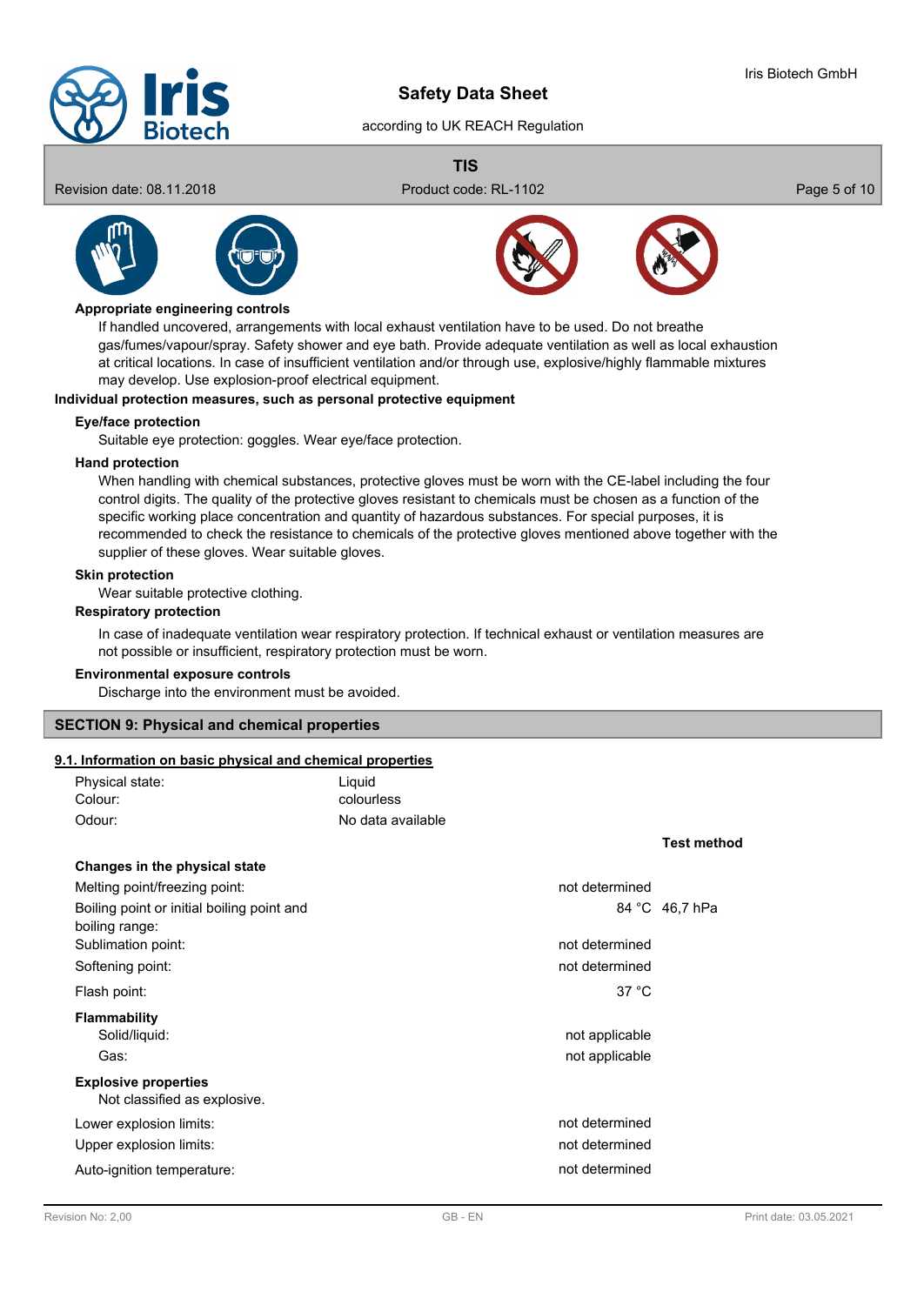

### according to UK REACH Regulation

| <b>TIS</b>                                                                   |                                                               |              |  |
|------------------------------------------------------------------------------|---------------------------------------------------------------|--------------|--|
| Revision date: 08.11.2018                                                    | Product code: RL-1102                                         | Page 6 of 10 |  |
| Self-ignition temperature                                                    |                                                               |              |  |
| Solid:<br>Gas:                                                               | not applicable<br>not applicable                              |              |  |
| Decomposition temperature:                                                   | not determined                                                |              |  |
| <b>Oxidizing properties</b><br>Not oxidising.                                |                                                               |              |  |
| pH-Value:                                                                    | not determined                                                |              |  |
| Water solubility:                                                            | not determined                                                |              |  |
| Solubility in other solvents<br>not determined                               |                                                               |              |  |
| Partition coefficient n-octanol/water:                                       | not determined                                                |              |  |
| Vapour pressure:                                                             | not determined                                                |              |  |
| Density:<br>Bulk density:                                                    | $0,773$ g/cm <sup>3</sup><br>not applicable<br>not determined |              |  |
| Relative vapour density:<br>9.2. Other information                           |                                                               |              |  |
|                                                                              |                                                               |              |  |
| Information with regard to physical hazard classes<br>Sustaining combustion: | Sustaining combustion                                         |              |  |
| Other safety characteristics                                                 |                                                               |              |  |
| Solid content:                                                               | not applicable                                                |              |  |
| Evaporation rate:                                                            | not determined                                                |              |  |
| <b>Further Information</b>                                                   |                                                               |              |  |

### **SECTION 10: Stability and reactivity**

### **10.1. Reactivity**

Flammable.

Forms explosive mixtures with air at elevated temperatures.

### **10.2. Chemical stability**

The product is under normal ambient conditions (room temperature) chemically stable.

### **10.3. Possibility of hazardous reactions**

No data available

### **10.4. Conditions to avoid**

Keep away from sources of heat (e.g. hot surfaces), sparks and open flames. Vapours can form explosive mixtures with air. Ignition hazard. Keep away from heat/sparks/open flames/hot surfaces. - No smoking.

### **10.5. Incompatible materials**

Water, moisture. acid. Strong acid. Metal. Oxidizing agents.

### **10.6. Hazardous decomposition products**

Thermal decomposition can lead to the escape of irritating gases and vapours. In case of fire may be liberated: Carbon dioxide (CO2). Carbon monoxide (CO). Silane.

# **SECTION 11: Toxicological information**

# **11.1. Information on hazard classes as defined in GB CLP Regulation**

**Toxicocinetics, metabolism and distribution**

# No data available

### **Acute toxicity**

Based on available data, the classification criteria are not met.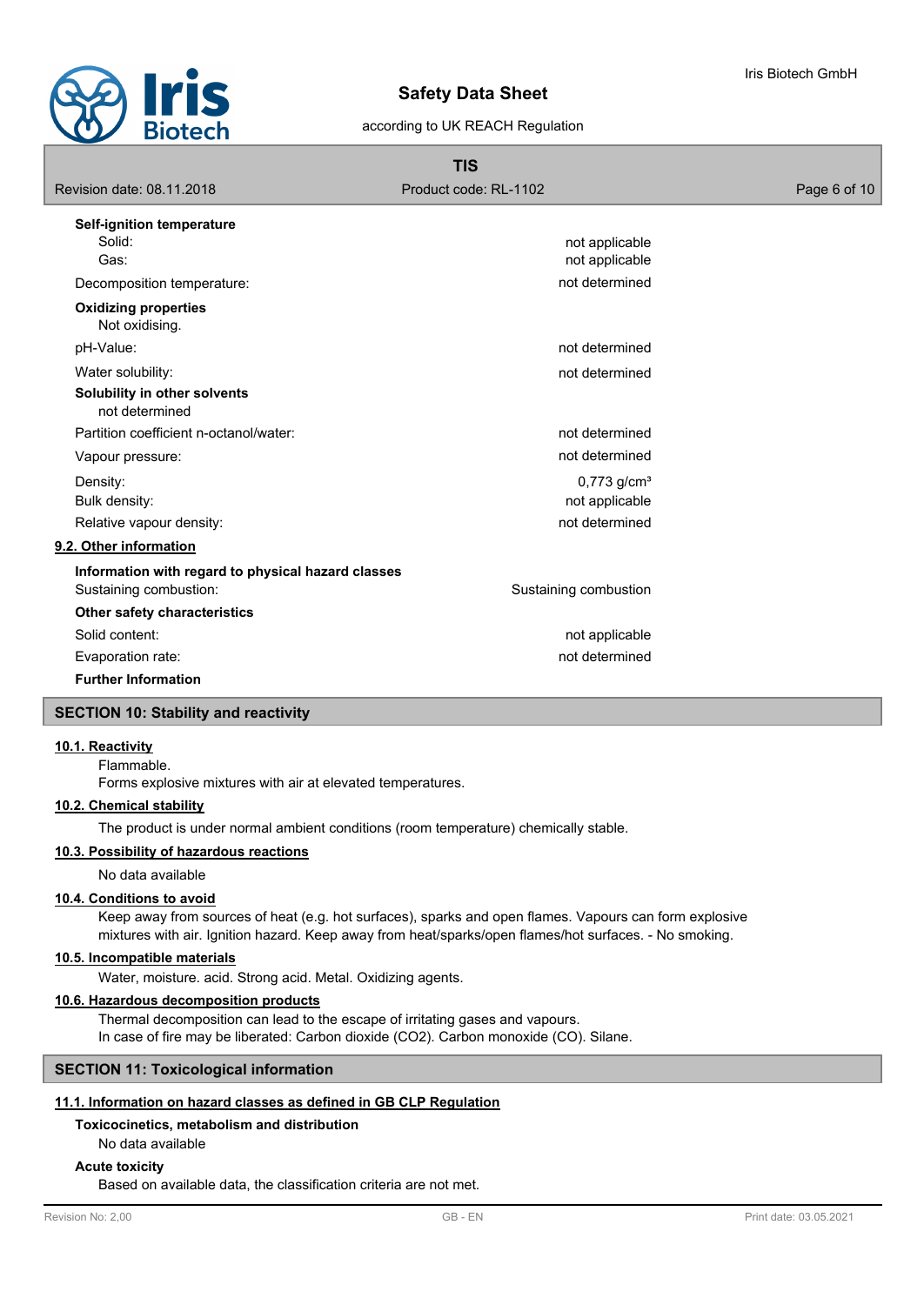

### according to UK REACH Regulation

## **TIS**

Revision date: 08.11.2018 **Product code: RL-1102** Page 7 of 10

### **Irritation and corrosivity**

Causes skin irritation.

Causes serious eye irritation.

### **Sensitising effects**

May cause an allergic skin reaction. (Triisoproylsilane)

#### **Carcinogenic/mutagenic/toxic effects for reproduction**

Based on available data, the classification criteria are not met. IARC: No component of this product present at levels greater than or equal to 0.1% is identified as probable, possible or confirmed human carcinogen by IARC.

#### **STOT-single exposure**

May cause respiratory irritation. (Triisoproylsilane)

#### **STOT-repeated exposure**

Based on available data, the classification criteria are not met.

**Aspiration hazard**

Based on available data, the classification criteria are not met.

### **Specific effects in experiment on an animal**

No data available

#### **Practical experience**

No data available

#### **Further information**

RTECS: No data available

Caution! To the best of our knowledge the toxicological properties of this material have not been thoroughly investigated.

Handle in accordance with good industrial hygiene and safety practice.

### **SECTION 12: Ecological information**

#### **12.1. Toxicity**

No data available

### **12.2. Persistence and degradability**

No data available

#### **12.3. Bioaccumulative potential**

No data available

### **12.4. Mobility in soil**

No data available

### **12.5. Results of PBT and vPvB assessment**

This substance/mixture contains no components considered to be either persistent, bioaccumulative and toxic (PBT), or very persistent and very bioaccumulative (vPvB) at levels of 0.1% or higher.

### **12.7. Other adverse effects**

Warning - substance not yet tested completely.

#### **Further information**

Do not allow to enter into surface water or drains. Do not allow to enter into soil/subsoil. Discharge into the environment must be avoided.

#### **SECTION 13: Disposal considerations**

### **13.1. Waste treatment methods**

### **Disposal recommendations**

Do not allow to enter into surface water or drains. Do not allow to enter into soil/subsoil. Dispose of waste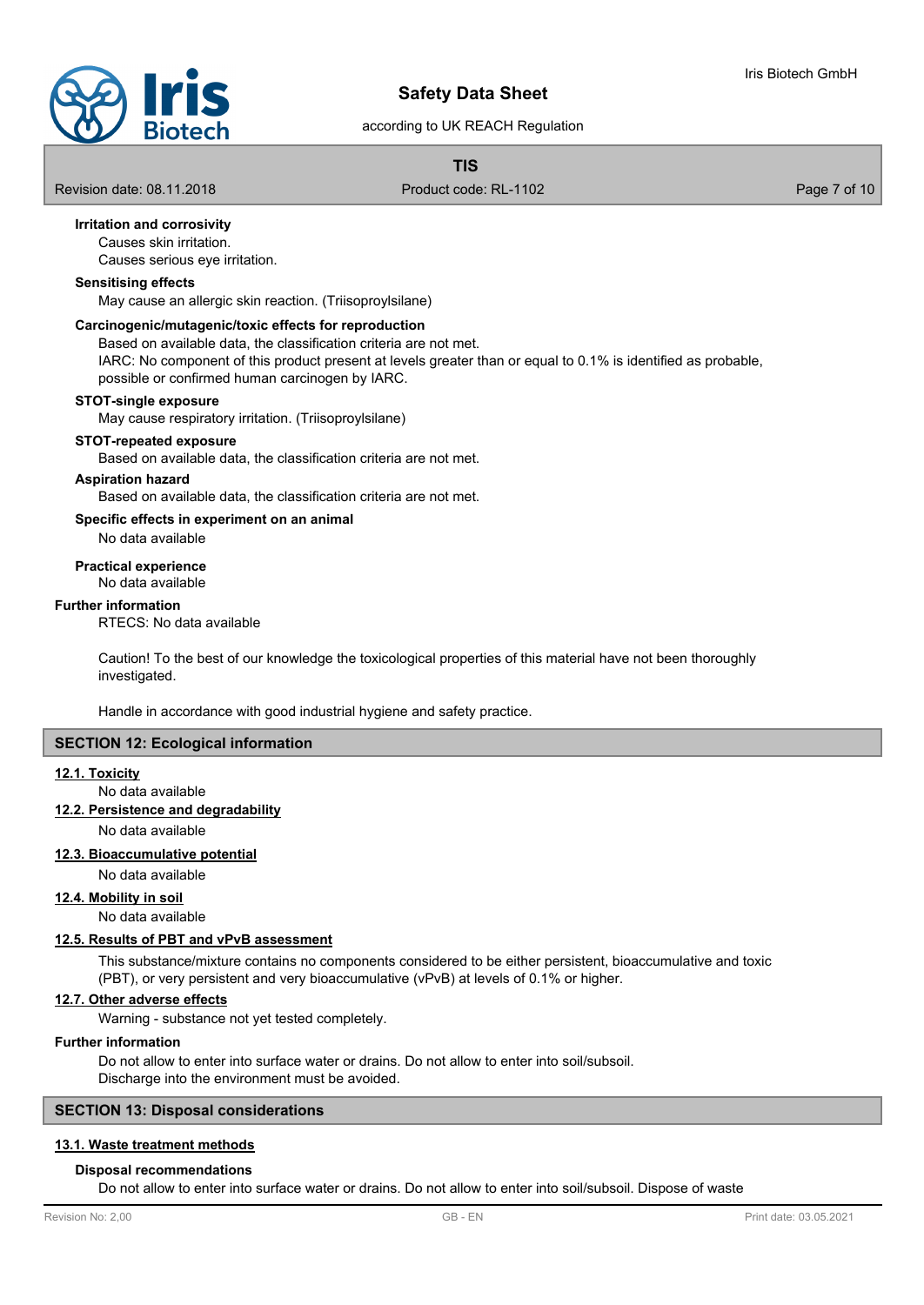

### according to UK REACH Regulation

#### **TIS**

Revision date: 08.11.2018 **Product code: RL-1102** Product code: RL-1102

according to applicable legislation. Dispose of waste according to applicable legislation. Consult the appropriate local waste disposal expert about waste disposal. Handle contaminated packages in the same way as the substance itself.

### **Contaminated packaging**

Non-contaminated packages may be recycled. Handle contaminated packages in the same way as the substance itself.

### **SECTION 14: Transport information**

| 14.1. UN number:                  | <b>UN 1993</b>                                |
|-----------------------------------|-----------------------------------------------|
| 14.2. UN proper shipping name:    | FLAMMABLE LIQUID, N.O.S. (Triisopropylsilane) |
| 14.3. Transport hazard class(es): | 3                                             |
| 14.4. Packing group:              | Ш                                             |
| Hazard label:                     | 3                                             |
|                                   |                                               |
|                                   |                                               |
|                                   |                                               |
| Classification code:              | F <sub>1</sub>                                |
| <b>Special Provisions:</b>        | 274 601 640E                                  |
| Limited quantity:                 | 5 L                                           |
| Excepted quantity:                | E1                                            |
| Transport category:               | 3                                             |
| Hazard No:                        | 30                                            |
| Tunnel restriction code:          | D/E                                           |
| Inland waterways transport (ADN)  |                                               |
| 14.1. UN number:                  | <b>UN 1993</b>                                |
| 14.2. UN proper shipping name:    | FLAMMABLE LIQUID, N.O.S. (Triisopropylsilane) |
| 14.3. Transport hazard class(es): | 3                                             |
| 14.4. Packing group:              | III                                           |
| Hazard label:                     | 3                                             |
|                                   |                                               |
|                                   |                                               |
|                                   |                                               |
| Classification code:              | F <sub>1</sub>                                |
| <b>Special Provisions:</b>        | 274 601 640E                                  |
| Limited quantity:                 | 5 L                                           |
| Excepted quantity:                | E <sub>1</sub>                                |
| <b>Marine transport (IMDG)</b>    |                                               |
| 14.1. UN number:                  | <b>UN 1993</b>                                |
| 14.2. UN proper shipping name:    | FLAMMABLE LIQUID, N.O.S. (Triisopropylsilane) |
| 14.3. Transport hazard class(es): | 3                                             |
| 14.4. Packing group:              | Ш                                             |
| Hazard label:                     | 3                                             |
|                                   |                                               |
|                                   |                                               |
|                                   |                                               |
| Marine pollutant:                 | yes                                           |
| Special Provisions:               | 223, 274, 955                                 |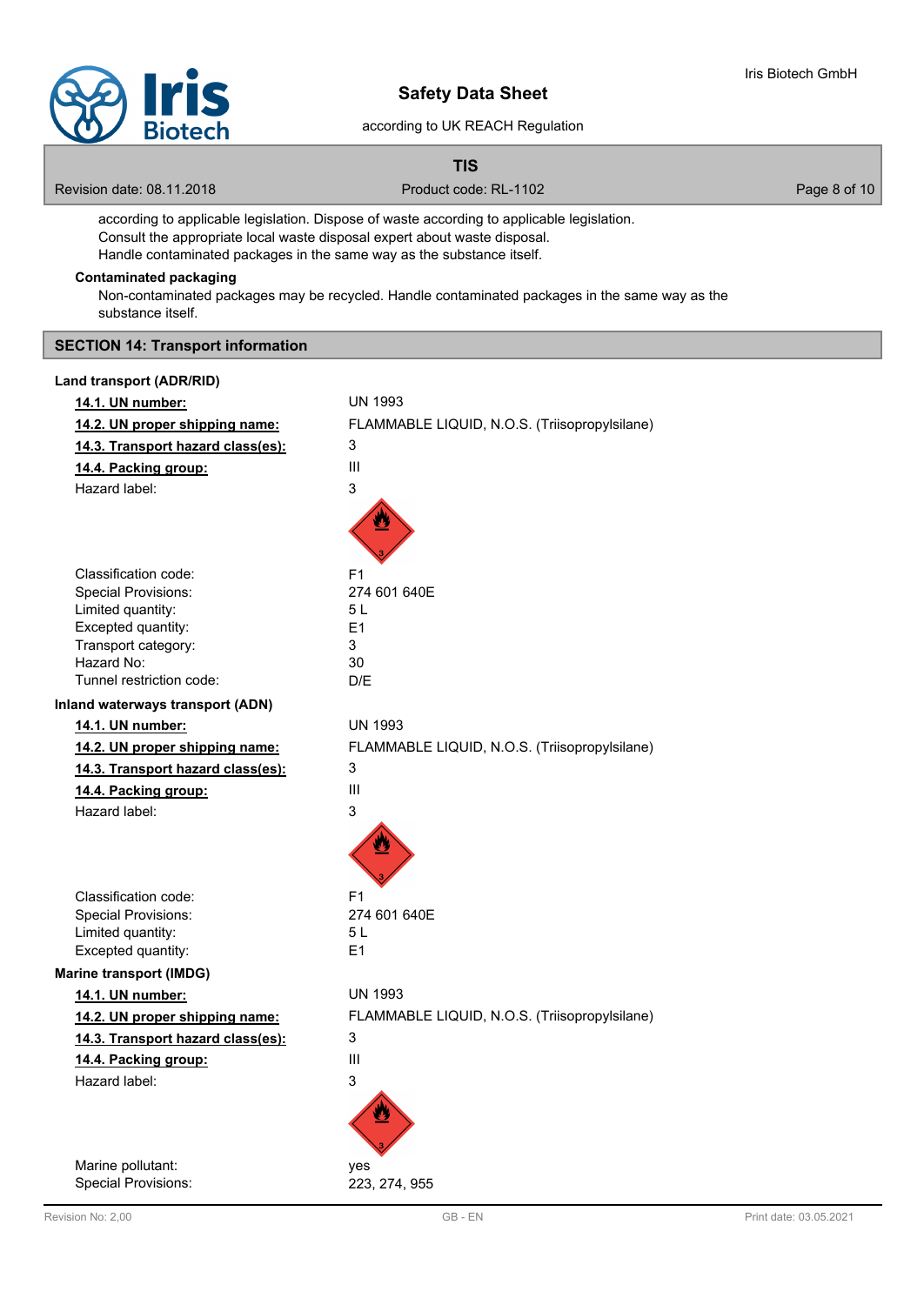

according to UK REACH Regulation

| <b>TIS</b>                                                                |                                                                                                                       |              |
|---------------------------------------------------------------------------|-----------------------------------------------------------------------------------------------------------------------|--------------|
| Revision date: 08.11.2018                                                 | Product code: RL-1102                                                                                                 | Page 9 of 10 |
| Limited quantity:<br>Excepted quantity:<br>EmS:                           | 5L<br>E1<br>$F-E$ , S-E                                                                                               |              |
| Air transport (ICAO-TI/IATA-DGR)                                          |                                                                                                                       |              |
| 14.1. UN number:                                                          | <b>UN 1993</b>                                                                                                        |              |
| 14.2. UN proper shipping name:                                            | FLAMMABLE LIQUID, N.O.S. (Triisopropylsilane)                                                                         |              |
| 14.3. Transport hazard class(es):                                         | 3                                                                                                                     |              |
| 14.4. Packing group:                                                      | Ш                                                                                                                     |              |
| Hazard label:                                                             | 3                                                                                                                     |              |
|                                                                           |                                                                                                                       |              |
| <b>Special Provisions:</b>                                                | A <sub>3</sub>                                                                                                        |              |
| Limited quantity Passenger:                                               | 10 <sub>L</sub>                                                                                                       |              |
| Passenger LQ:<br>Excepted quantity:                                       | Y344<br>E1                                                                                                            |              |
| IATA-packing instructions - Passenger:                                    | 355                                                                                                                   |              |
| IATA-max. quantity - Passenger:                                           | 60 L                                                                                                                  |              |
| IATA-packing instructions - Cargo:                                        | 366                                                                                                                   |              |
| IATA-max. quantity - Cargo:                                               | 220 L                                                                                                                 |              |
| 14.5. Environmental hazards                                               |                                                                                                                       |              |
| <b>ENVIRONMENTALLY HAZARDOUS:</b>                                         | No                                                                                                                    |              |
| 14.6. Special precautions for user<br>Warning: Combustible liquid.        |                                                                                                                       |              |
| 14.7. Maritime transport in bulk according to IMO instruments             |                                                                                                                       |              |
| not applicable                                                            |                                                                                                                       |              |
| <b>SECTION 15: Regulatory information</b>                                 |                                                                                                                       |              |
|                                                                           | 15.1. Safety, health and environmental regulations/legislation specific for the substance or mixture                  |              |
| <b>EU</b> regulatory information                                          |                                                                                                                       |              |
| Restrictions on use (REACH, annex XVII):                                  |                                                                                                                       |              |
| Entry 3                                                                   |                                                                                                                       |              |
| Information according to 2012/18/EU<br>(SEVESO III):                      | <b>P5c FLAMMABLE LIQUIDS</b>                                                                                          |              |
| <b>Additional information</b>                                             |                                                                                                                       |              |
| Safety Data Sheet according to Regulation (EC) No. 1907/2006 (REACH)      |                                                                                                                       |              |
| National regulatory information                                           |                                                                                                                       |              |
| Employment restrictions:                                                  | Observe restrictions to employment for juveniles according to the 'juvenile<br>work protection guideline' (94/33/EC). |              |
| Water hazard class (D):<br>Skin resorption/Sensitization:                 | 3 - highly hazardous to water                                                                                         |              |
|                                                                           | Causes allergic hypersensitivity reactions.                                                                           |              |
| 15.2. Chemical safety assessment                                          |                                                                                                                       |              |
| For this substance a chemical safety assessment has not been carried out. |                                                                                                                       |              |

### **SECTION 16: Other information**

### **Abbreviations and acronyms**

ADR: Accord européen sur le transport des marchandises dangereuses par Route